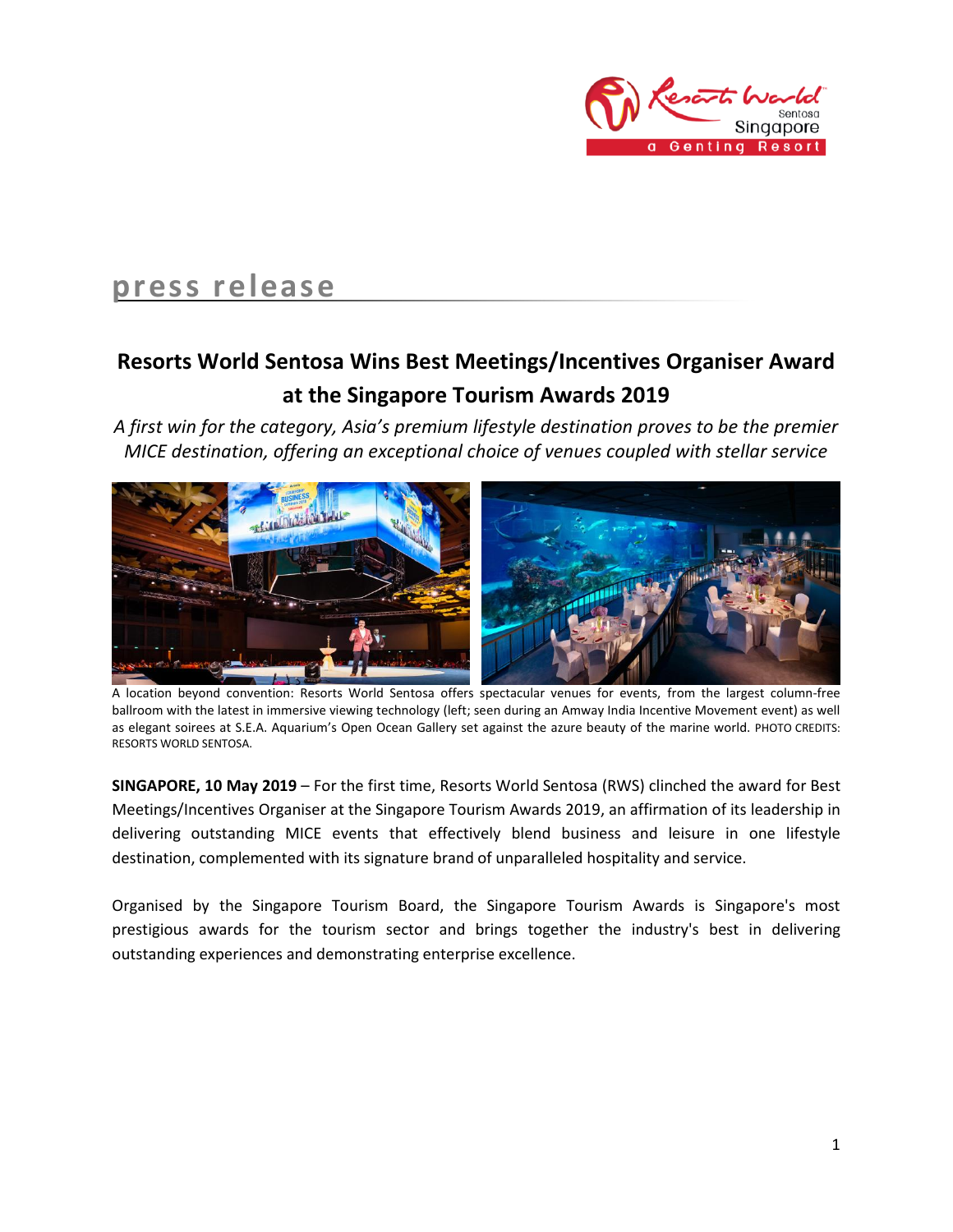Showcasing RWS's capabilities in hosting top-tier and large-scale experiential events, RWS welcomed 3,500 delegates from the Amway India Incentive Movement for a highly-customised five-day programme in 2018. Delegates indulged in luxurious hotel stays, engaged in seminars and programmes at the state-of-the-art Resorts World Ballroom and experienced adrenaline rush at Adventure Cove Waterpark.

Every aspect of the itinerary was meticulously customised: from a senior Amway representative making a grand speedboat entrance at Universal Studios Singapore's WaterWorld live-action show, an 'underwater' VIP dinner amongst 100,000 animals at S.E.A. Aquarium, to the column-free ballroom with 270-degree projection and specially-fitted rotating stage for an immersive theatrical experience. The event was helmed by a dedicated team of over 600 RWS team members providing a full suite of roundthe-clock onsite support such as check-ins, meals, transport and technical services – all delivered with the resort's signature efficiency and hospitality.

Since the beginning, RWS occupies a unique position in the MICE industry like no other. With a strong track record in meetings, incentives, conferences and in particular the attractive segment of 'Business-Leisure', RWS has created and hosted many successful and iconic events which have added vibrancy to the MICE scene and put Singapore on the international stage as a compelling MICE destination. With its diverse stable of lifestyle offerings such as exciting theme parks, celebrity chef dining and night entertainment, it is able to offer clients a wide range of creative after-hours experiences to complement daytime seminars and meetings. Further differentiating itself above the competition, RWS also has the capabilities to offer one-stop-shop services such as creative programming, entertainment production, tailored banquet menus and thematic designs.

As part of the RWS 2.0 expansion and transformation, the integrated resort will continue to host many more flagship events and experiential meetings, including first-in-Asia events such as the upcoming Skift Forum Asia on 27 May 2019 at the Equarius Hotel. This marks the first time the Skift Global Forum, dubbed the "TED of travel" by the industry, will take place in Asia with RWS as the chosen venue for its inaugural Asian edition. Going forward, RWS is set to become the 'next-generation' venue for bespoke events and festival-style conventions with greater elements of entertainment, networking and audience engagement.

**– END –**

## **NOTE TO EDITORS**

- 1. Photos can be downloaded from<https://app.box.com/s/6b5k7kubb3l2vzhntklvo7cjuticdl8d>
- 2. All photos are to be attributed to **Resorts World Sentosa**